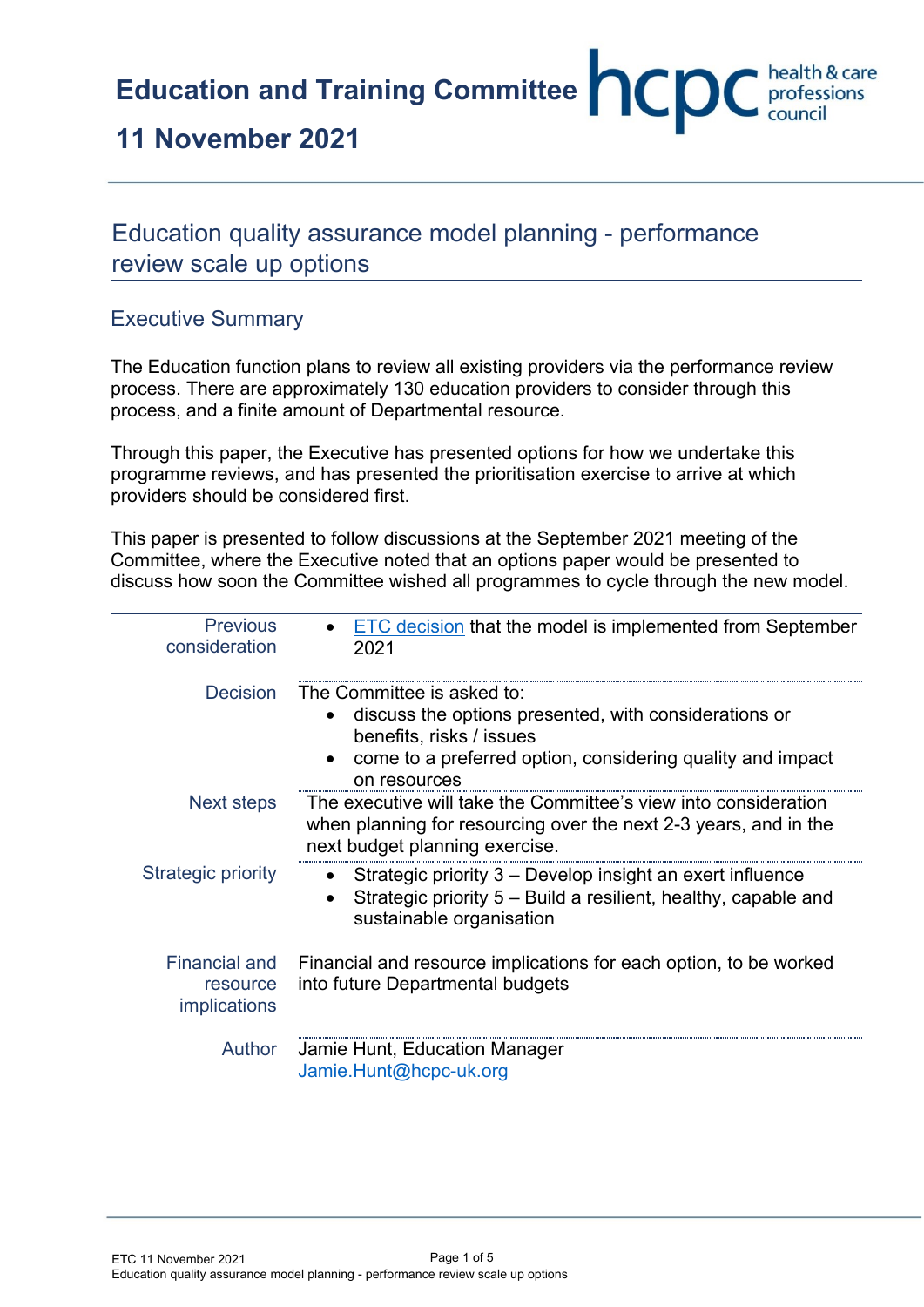### **1. Aims**

- 1.1.The Education function plans to review all existing providers via the performance review process in either two or three years. This will allow us to:
	- Assess all providers under the requirements of the new model, and understand performance related to these requirements
	- Decide when next the provider will need to engage with the performance review process, based on risks, issues, and good performance identified
	- Set requirements for under-performing providers, leading to withdrawal of approval if issues persist

#### **2. Context**

- 2.1.Education providers were required to engage with the HCPC as follows in recent academic years:
	- 2018-19 annual monitoring group  $A^1$  audits, group B declarations
	- $2019-20$  annual monitoring group B audits, group A declarations
	- 2020-21 annual monitoring all providers declarations, some providers performance review via the pilot exercise
- 2.2.This means that some providers have not been audited since the 2018-19 academic year
- 2.3.As part of the decision to pilot the new education quality assurance model in the summer of 2020, the Committee agreed to not undertake annual monitoring audits in the 2020-21 academic year. This was so the pilot activity could be resourced within the existing Departmental budget. Risks associated with this approach were discussed, with mitigations provided and accepted at the time<sup>2</sup>.

#### 2.4.Future academic years will function as follows:

- 2021-22 year 1 of performance review
- 2022-23 year 2 of performance review
- 2023-24 year 3 of performance review (potential)

#### **3. How we will prioritise provider engagement with the new model**

3.1.Prioritisation of engagement of providers will be based on a number of factors:

<sup>&</sup>lt;sup>1</sup> In the previous model, education providers were split into two groups which we engaged on a two year rolling cycle (alternating audit and declaration) to manage resource  $^2$  ETC paper 8 July 2020 – [Risk assessment: Pausing annual monitoring in 2020-21 academic year](https://www.hcpc-uk.org/globalassets/meetings-attachments3/education-and-training-committee/2020/5-08.07.2020/enc-03---risk-assessment-pausing-annual-monitoring-in-2020-21-academic-year.pdf)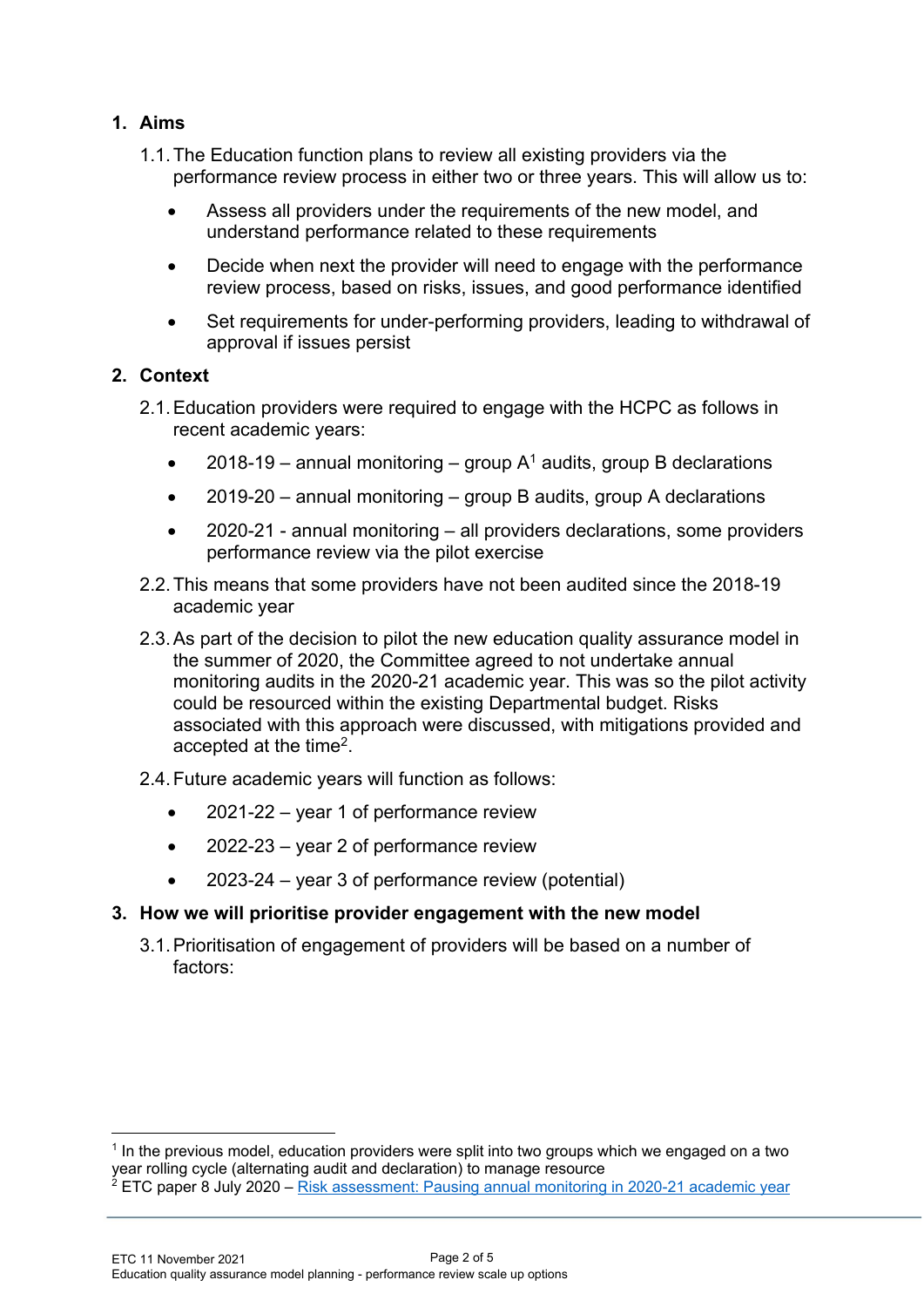| Metric /<br>indicator                                                                                           | Reason metric / indicator used                                                                                                                                                                                                                                                                                     | <b>Application</b>                                                                                                     |  |
|-----------------------------------------------------------------------------------------------------------------|--------------------------------------------------------------------------------------------------------------------------------------------------------------------------------------------------------------------------------------------------------------------------------------------------------------------|------------------------------------------------------------------------------------------------------------------------|--|
| Total number of<br>learners                                                                                     | Higher number of learners means more<br>service user contact through training, and<br>throughput of registrants. If there is a small<br>risk of service user harm whilst in training, or<br>of registrants not meeting SOPs, then this risk<br>is magnified by more individuals progressing<br>through programmes. | Providers with the<br>most overall<br>learners (the top<br>third)                                                      |  |
| When the last<br><b>HCPC</b> annual<br>monitoring audit<br>was undertaken                                       | A longer period since active engagement with<br>the HCPC was required means a greater risk<br>that issues were not picked up or reported<br>through the old model                                                                                                                                                  | Providers most<br>recently<br>assessed in the<br>2018-19<br>academic year                                              |  |
| The number of<br>available data<br>points through<br><b>HCPC's</b><br>performance<br>scoring model <sup>3</sup> | Fewer available data points mean less data to<br>understand provider performance and the<br>risks and issues associated with each area.<br>Able to work with providers at an earlier stage<br>to fill those gaps.                                                                                                  | Where less than<br>three out of five<br>data points for<br>the HCPC's<br>performance<br>scoring model are<br>available |  |
| <b>HCPC</b><br>performance<br>score                                                                             | Lower scores in key external metrics show<br>potential for poorer provider performance<br>overall                                                                                                                                                                                                                  | Using live data,<br>and considering<br>lack of some data<br>points, the bottom<br>third of<br>'performance<br>scores'  |  |

3.2.We have also discounted a small number of providers due to:

- Engagement with pilot activity through the performance review process
- Where significant change programmes are being undertaken at institution level (for example, assessments via the approval process), which will be best reflected on in a future academic year (rather than part way through changes)
- Where HCPC-approved programmes have only recently started (in this or the last academic year), and therefore no meaningful information can be provided about the ongoing quality of the provision

<sup>&</sup>lt;sup>3</sup> Information about our performance scoring model can be found on our website [https://www.hcpc](https://www.hcpc-uk.org/education/quality-assurance-principles/using-data-and-intelligence/)[uk.org/education/quality-assurance-principles/using-data-and-intelligence/](https://www.hcpc-uk.org/education/quality-assurance-principles/using-data-and-intelligence/)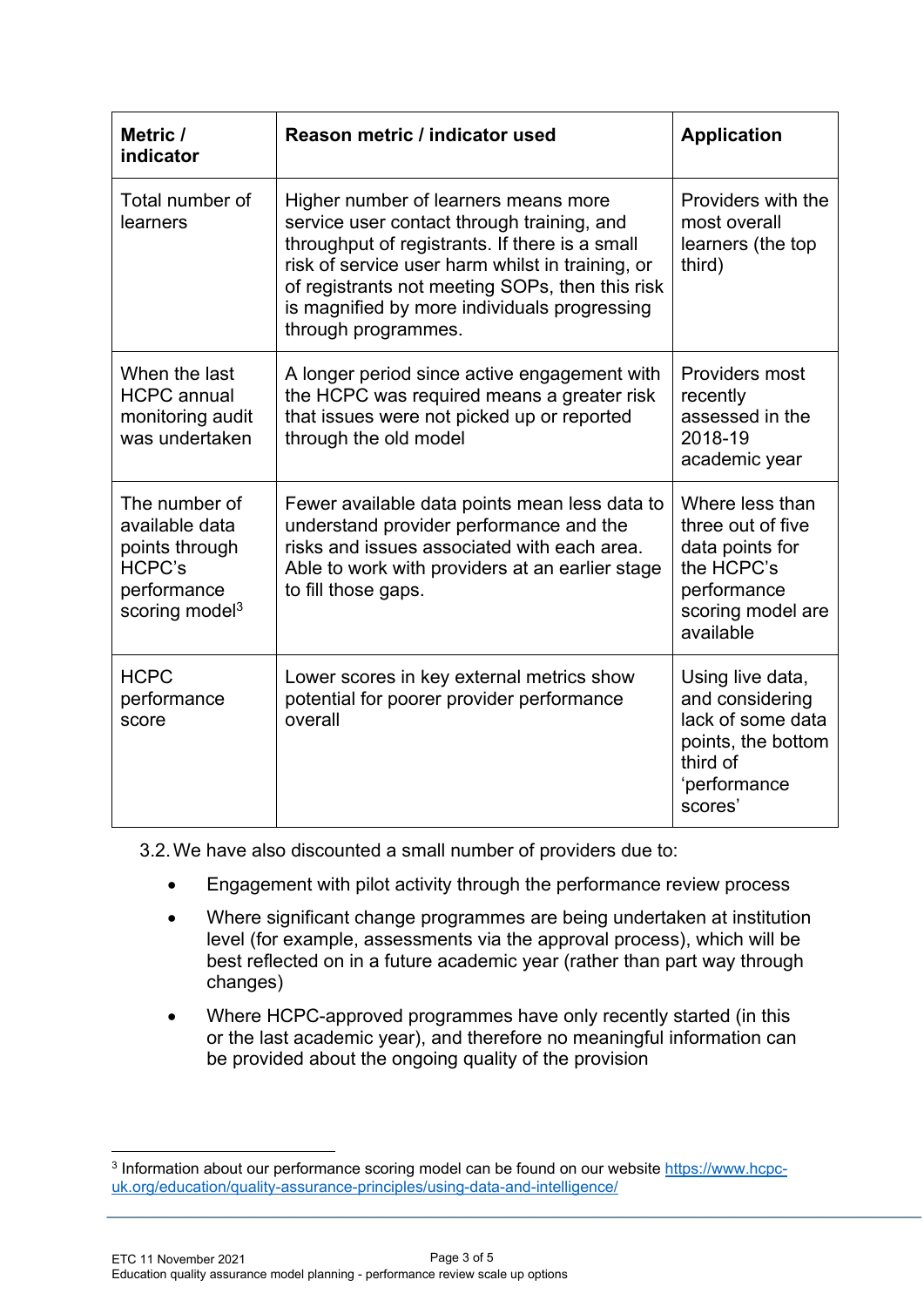- 3.3.We plan to prioritise providers where at least two of the four metrics / indicators apply. At this time, this means around 60 providers will be taken through a review in this academic year.
- 3.4.We will monitor allocations in future years and bring forward on the basis of risks presented by:
	- Changes to key performance data points
	- Intelligence or information resulting in a referral through the focused review process

#### **4. Options for scale up**

4.1.We have presented two options for scaling up performance review

#### Option 1 – Completing the performance review process for existing providers in two years

#### **Benefits**

- Quicker assessments of the performance of all providers under new model requirements – this ensures all providers have been assessed against the baselines required by the model at the earliest date possible
- Earlier identification, and if needed withdrawal of approval, of providers and programmes that no longer meet standards
- The ability to accurately forecast future performance reviews at the end of the 2022-23 academic year, as we will understand the monitoring period for all providers at this point

#### **Risks / issues**

- Analysis of pilot activity shows that each Education Officer can undertake between 9-12 performance review cases per year. Therefore, there will likely be additional Departmental resource required in the short term to operate the model as intended, with required resource dropping from the 2023-24 academic year.
- Over-burden of executive / partner visitors, with poorer quality assessments as a result

#### Option 2 – Completing the performance review process for existing providers in three years

#### **Benefits**

- Easier to resource within existing Departmental resource envelope
- More balanced executive workload across years within the existing resource envelope
- Allows for more reprioritisation

#### **Risks / issues**

• Slower assessments of the performance of all providers under new model requirements – maximum gap from one assessment (annual monitoring in the